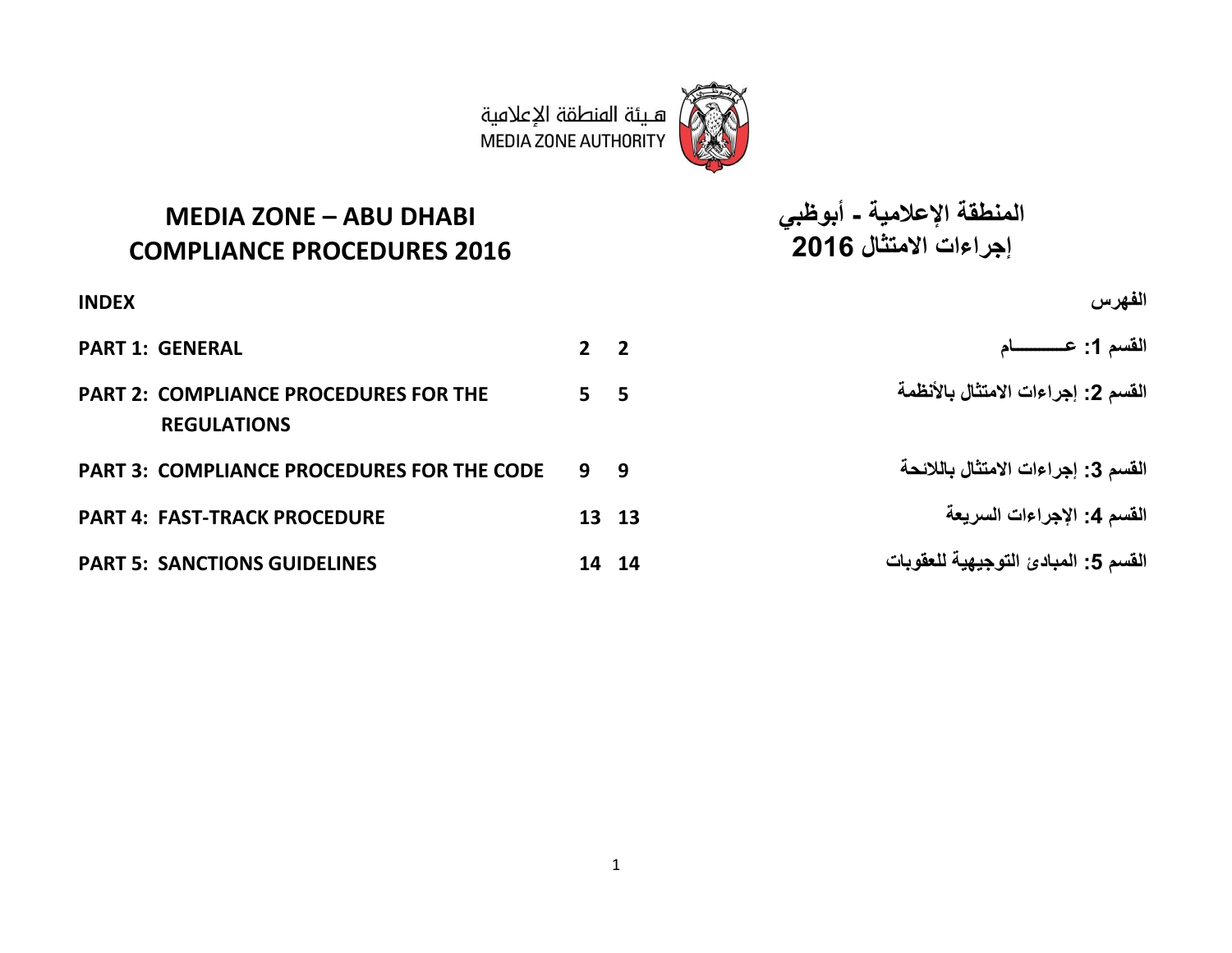

### **القسم :1 عــــــــــام GENERAL 1: PART**

### **1. CITATION AND COMMENCEMENT والسريان التسمية .1**

- 1.1 These Procedures shall be known as the Media Zone Abu Dhabi 1.1 تعرررررررررر هررررررررررت رررررررررر ، بررررررررررم ت رررررررررر 2016 لخ صرررررررررر Compliance Procedures 2016.
- Media Zone Abu Dhabi Compliance Procedures 2012.

### **2. AUTHORITY AND APPLICATION والتطبيق الهيئة .2**

- بموجـــب القــــانون رقـــم (12) بشــــأن إصــــدار إجـــراءات لتنظـــيم وضـــبط Law 12 to issue procedures to organize, control and monitor Licensees within the Zone.
- 2.2 These Procedures shall be followed by the Authority when investigating and enforcing breaches of the Regulations and the Code by Licensees.
- **.3 التعريفات DEFINITIONS 3.**
- - established in accordance with Law 12;
	-
	- (ت) الجهسة المختصسة تعنسي أيسة جهسة حكوميسة أو قضسائية أو تنظيميسة C) C**ompetent Body** means any UAE or Emirate of Abu Dhabi وتنظيميسة أو تنظيميسة المسلمة المسلمة المسلمة
- 
- بالمنطقة الإعلامية أبو ظبي
- 1.2 تســـــري هـــــذه الإجـــــراءات اعتبـــــارًا مـــــن 1 ابريـــــل 2016، وتبطــــل 1.2 These Procedures come into force on 1 April 2016 and supersede the إجــــر اءاّت الامتثــــال بالأنظمـــــة الخاصـــــة بالمنطقــــة الإعلاميـــــة – أبــــوظبي .2012
	-
- 2.1 وضـــــعت هـــــذه الإجـــــراءات عمــــلًا بالصـــــلاحيات الممنوحـــــة للهيئـــــة اللهيئــــــة و مر اقبة الجهات المر خص لها في المنطقة.
	- 2.2 يجـــب أن تتبـــع الميئــــة وتطبـــق هـــذه الإجــــراءات عنــــد التحقيـــق فــــي مخالفة الأنظمة واللائحة من قبل الجهات المرخص لها.

- 1.1 في سي هت : :Procedures these In 3.1
	- (أ) ا**لهيئسة** تعنــــي هيئــــة المنطقــــة الإعلاميــــة أبــــوظبي، والتــــي تـــم a) **Authority** means the Media Zone Authority Abu Dhabi as تأسيسها بموجب القانون رقم (12)؛
	- (ب) اللائحــــة تعنـــــى اللائحــــة التشــــريعية للمحتــــوى 2016 للخاصــــة (2016 neans the Media Zone Abu Dhabi Content Code 2016; بالمنطقة الإعلامية – أبوظبي؛
		-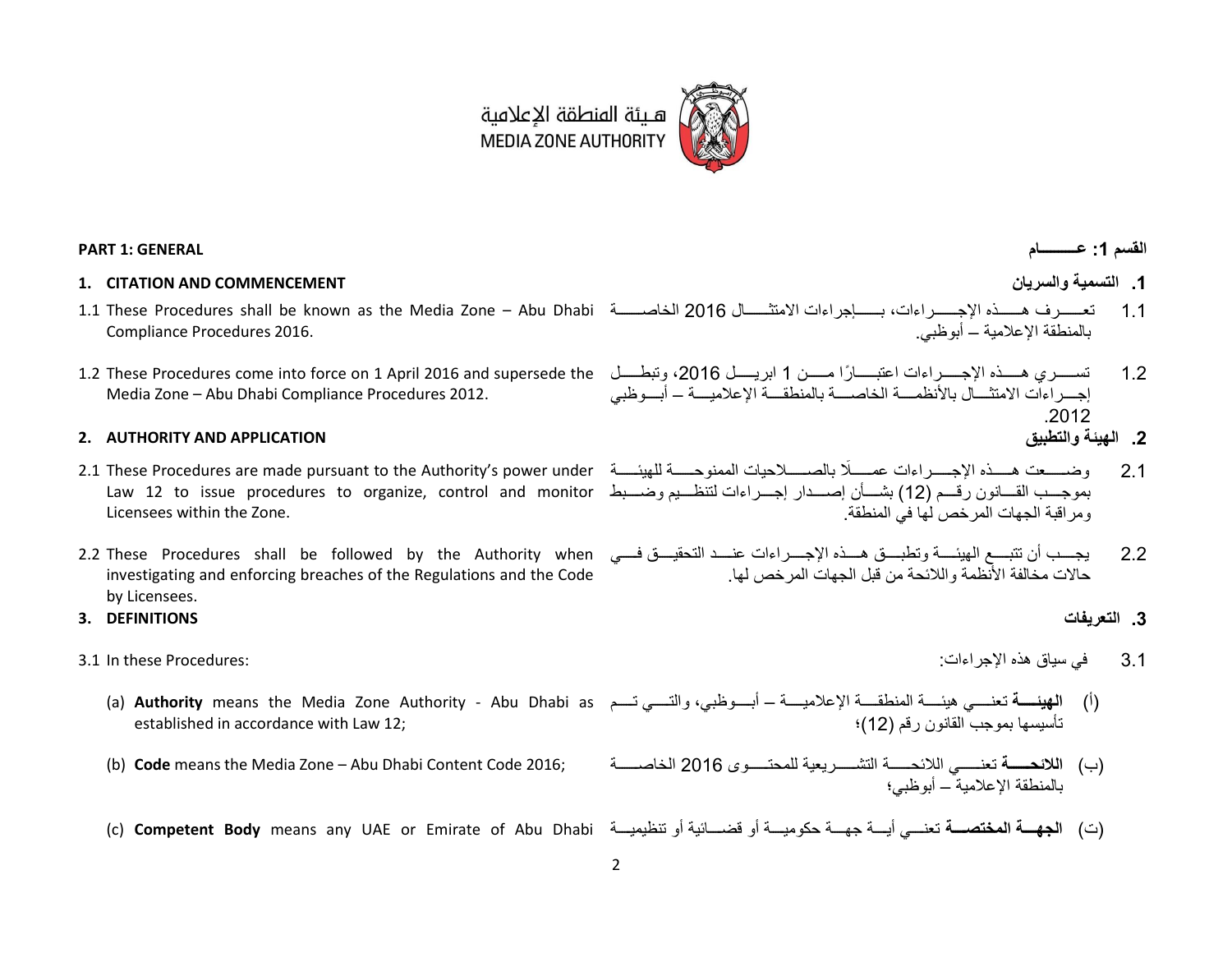

في رول أو في إ ة أبوظبي؛ ;body regulatory or judicial ,governmental

- (d) **Complainant** means an individual or entity that makes a Complaint;
- the Authority that a Licensee's Content is in breach of the Code;
- communication to the public of any type including, but not الحصدر للحصدر لله تلبي المثل له الحصدر من أي نسوع، التواصـــــل بالصـــــوت والصـــــورة والرســــوم والنصــــوص وأي شــــكل Iimited to, audio, audio visual, graphics and text, in any form published or broadcast or otherwise communicated to the public by a Licensee through any means of technology;
- (خ) الإ**جــر**اءات الســـريعة تعنـــي الإجـــرراءات التـــي تفـــرض مـــن خلالهـــا g) **Fast-Track Procedure** means the procedure whereby the لغالهمـــا te الهيئـــة العقوبـــات علـــي جهـــة مـــرخص لهـــا قبـــل فـــتح التحقيـــق، كمـــا Authority imposes a sanction on a Licensee prior to an لهـــا قبـــل فــتح التحقيـــق، كمـــا an investigation being undertaken, as set out in claus[e 11;](#page-12-0)
- (h) **Law 12** means the Emirate of Abu Dhabi Law No 12 of 2007 بشــــــــان تأســــــيس المنطقــــــة الإعلاميــــــة- أبــــــوظبي وهيئـــــة المنطقـــــة Inding to the establishment of the Media Zone - Abu Dhabi and the Media Zone Authority – Abu Dhabi in the Emirate of Abu Dhabi;
- 
- مســـجل و/أو مـــرخص للعمـــل مـــن المنطقـــة (وتفسّـــر كلمـــة الجهـــات established, registered and/or licensed to operate from the Zone (and **Licensees** shall be construed accordingly);
- 

- (ث) ا**لمشتكي** هو أي فر د أو كيان يقوم بتقديم شكو ي؛
- (ج) **الشـــكوى** تعنـــي الشــكوى المقدمـــة مـــن فــرد أو كيـــان مـــا إلــــي الهيئـــة، (e) **Complaint** means a complaint made by an individual or entity to حول خر ق محتو $\,$ ى أحد الجهات المر خص لها للائحة؛
- (ح) **المحتـــو**ى يعنــــي النشــــر أو البـــث أو وســــائل التواصــــل الأخــــرى مـــع f) Content means a publication or broadcast or other مسن المطبوعسات أو البسث أو غير هسا، والسذي يقسدم إلسبي الجمهسور من قبل جهة مر خص لها عبر أية وسائل تقنية؛
	- هو موضح في الفقر ة 11؛
	- )د( **القةةةةةةةةانون ر ةةةةةةةةم 12(** ويعنرررررررري لقرررررررر نو رررررررر 12( لسررررررررن 2007 الإعلامية - أبوظبي في إمار ة أبوظبي؛
- (ذ) ا**لتـــرخيص** يعنـــي أي تـــرخيص تمنحــــه الهيئـــة إلـــي الجهـــة المـــرخص ;) License means any license granted by the Authority to a Licensee; لها؛
- (ر) ا**لجهــــة المــــرخص لهـــــا** تعنـــــي أي فــــرد أو كيــــان تأســــس، أنشــــأ، **(j) Licensee** means any individual or entity incorporated, أشــــان تأســــس، أنشــــأ، (j) المر خص لها على الأساس ذاته)؛
- (ز) **الإشــعار** يعنـــي الإشـــعار الخطـــي الصــــادر عــن الهيئـــة، والموقـــع مـــن (k) Notice means a written notice issued by the Authority, signed by مـــن الموقـــع مـــن (k)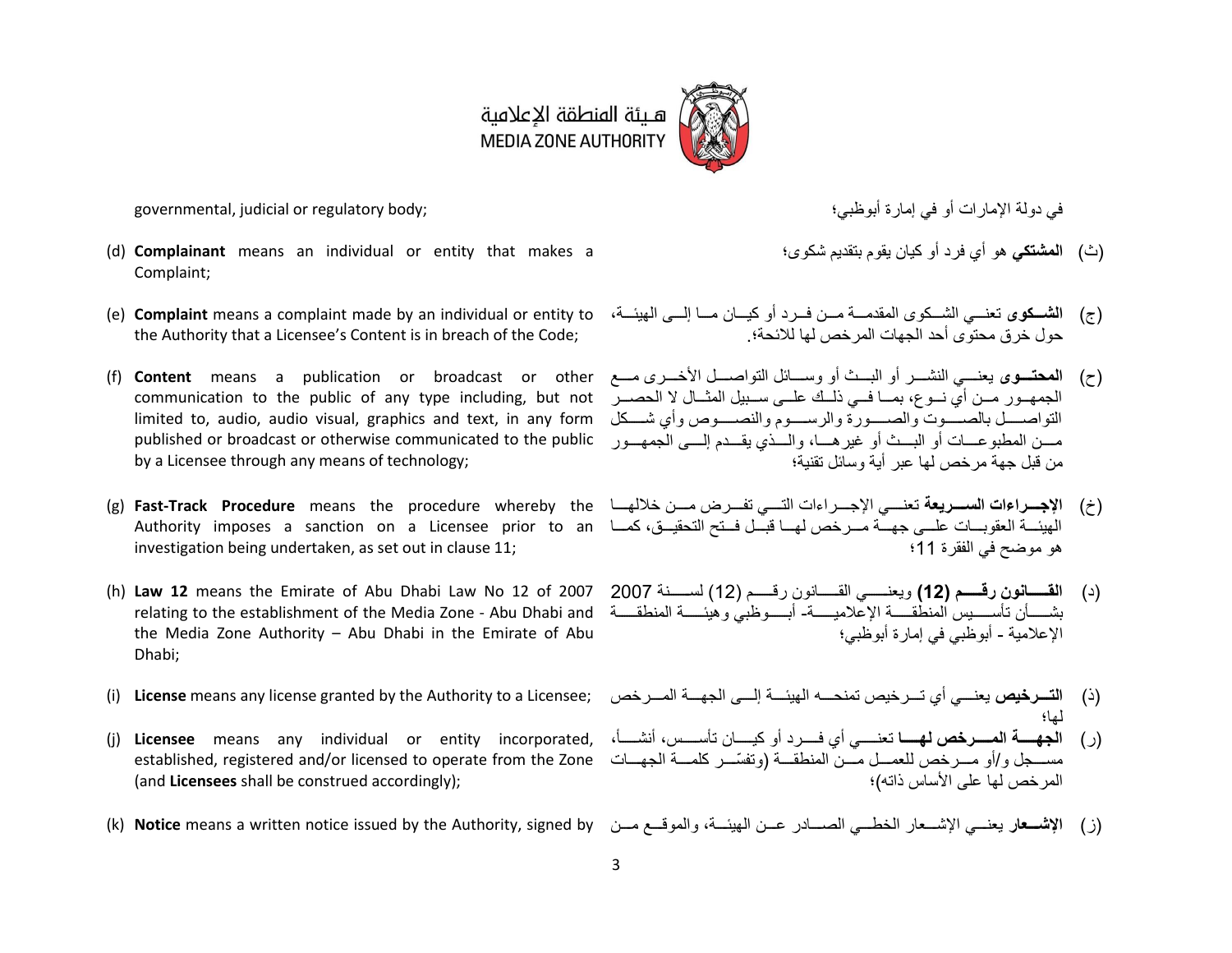

Authority's decision that there has been a breach of the لألنظ رررررررررر أو لال رررررررررر و لعقوبرررررررررر ل ف وضرررررررررر ع رررررررررر، ل رررررررررر Regulations or Code and the sanction to be imposed on the Licensee;

- Procedures 2016;
- any form and however stored which relate to a Licensee's أصررخص من المسرر بن يرمسيغة تخسرين، والتسي تتعلــق بعمليـــات الجهـــة المسررخص any form and however stored which relate to a Licensee's operations;
- and Sponsorship Regulations 2016;
- these Procedures;
- 
- 12 and as constituted from time to time.
- authorized from time to time to act on its behalf.
- supplement these Procedures at any time.

an authorized representative of the Authority, setting out the حَالف عـن الهيئــة، ويحمــل قــرار الهيئــة بوجــود مخالفــة an authorized representative of the Authority, setting out the المر خص لها؛

- (س) الإجــــراءات تعنـــــى إجـــــرراءات الامتثــــال 2016 الخاصـــــة بالمنطقــــة P**rocedures** means these Media Zone Abu Dhabi Compliance (اس) الإعلامية – أبو ظبي؛
- (ش) ا**لســـجلات** تعنـــي المعلومـــات واللبيانــــات والمـــواد مــــن أي نـــوع وبــــأي (m) **Records** means information, data and materials of any type, in لها؛
- (ص) ا**لأنظمـــــة** تعنــــــي أنظمـــــة الشــــــركات 2016 وأنظمـــــة التــــــررخيص n) **Regulations** means the Media Zone Abu Dhabi Companies وأنظمـــــة النشــــرركات 2016 وأنظمـــــة الت 2016 وأنظمــــــة العمــــــل والكفالـــــــة 2016، الخاصـــــــة بالمنطقـــــة Regulations 2016, Licensing Regulations 2016 and Employment الإعلامية – أبو ظبي؛
- (ض) ا**لمبـــــادئ التوجيهيـــــة للعقوبـــــات** تعنـــــى المبـــــادئ التوجيهيــــة المشــــار o) **Sanctions Guidelines** means the guidelines set out at Part 5 of إليها في القسم 5 من هذه الإجر اءات؛
- )ط( **اإلمارات** تعني رول لع بي ل ت رة؛ و and; Emirates Arab United the means **UAE**) p(
- (ظ) ا**لمنطقــــة** تعنـــــى المنطقــــة الإعلاميــــة أبــــوظبي، والتـــــى تأسســـت Q) **Zone** means the Media Zone Abu Dhabi as established by Law بمو جب القانون ر قَم (12)، وتشكيلاتها من و قت لآخر .
- 3.2 References to the Authority include all individuals and third parties 1.2 شررررر ة إلررررر، ل ي ررررر هررررري إشررررر ة لو فررررر ألفررررر ر و ألطررررر ررررر لليررررر الــذين تفوضـــهم الـهيئـــة مـــز، و قـــت إلــــى آخـــر للتصــــر ف باســـمها و بالنيابـــة عنها.
- 3.3 يمكــــن للهيئـــــة ووفقَــــا لتقــــديرها المطلــــق تعــــديل هــــذه الإجــــراءات أو 3.1 The Authority may, at its absolute discretion, amend and/or إضافة إجراءات أخر ي جديدة لها في أي وقت من الأوقات.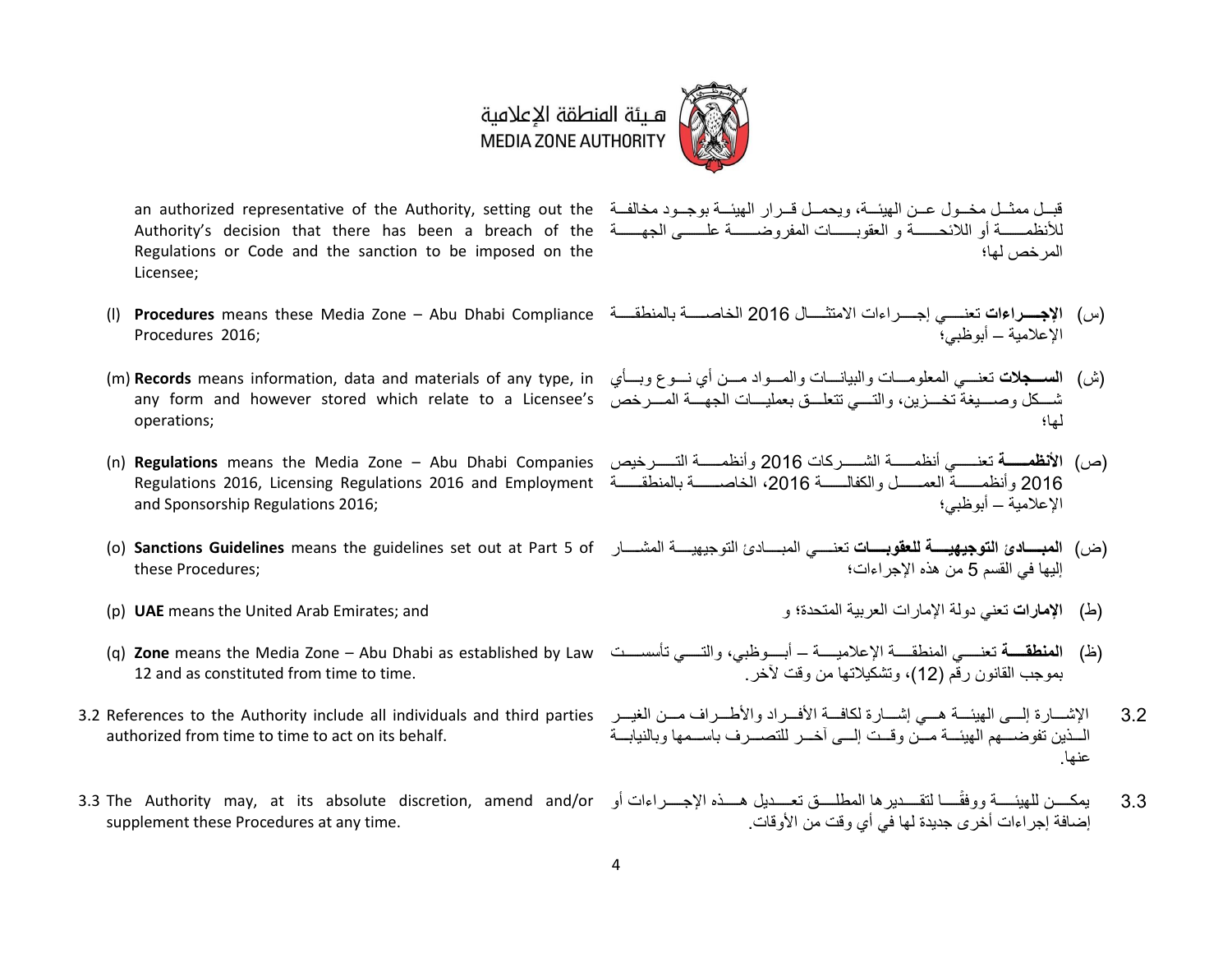

### **PART 2: COMPLIANCE PROCEDURES FOR THE REGULATIONS باألنظمة االمتثال إجراءات :2 القسم**

### **4 COMPLIANCE WITH THE REGULATIONS باألنظمة االمتثال .4**

- 4.1 ع ، ل ل خص ل ت ب ألنظ في و ف و . .Regulations the with compliance in be times all at shall Licensee A 4.1
- 4.2 تطبّــق هــذه الإجــراءات فــي حـــال كـــان لــدى الهيئـــة ســـبب للاعتقـــاد بـــان 4.2 These Procedures shall be followed if the Authority has reason to suspect that a Licensee may have breached the Regulations.
- limited to:
	- (i) الفشـــل بإشـــعار المهيئـــة بتغييـــر المــــدير العــــام للشــــركة ضــــمن الفتــــررة (a) failing to notify the Authority of a change of general manager within the required time period;
	- Authority within a set time period or in the manner requested;
	-
	- (d) failing to notify the Authority of the employment of a new member of staff;
	- (e) failing to provide License renewal documentation to the Authority in full and within the required time period;
	- (ح) عــدم الحــرص علــي بقــاء المــدير العــام للجهـــة المــرخص لهــا تحــت f) failing to ensure that a Licensee's general manager is sponsored by the Authority at all times;
	- )خ( عر إشع ل ي ب لتو ع لقي بنش ط لع ؛ business its ceased has it that Authority the notify to failing) g(

- 
- الجهة المر خص لها قد خالفت الأنظمة .
- 4.3 قــد تشــمل مخالفــة الأنظمــة مــن قبــل الجهــات المــرخص لهــا، علــى ســبيل 4.3 A breach of the Regulations by a Licensee may include, but is not المثال لا الحصر :
	- الز منبة المقر ر ة؛
	- (ب) عـــدم تزويــــد الـهيئـــــة بالمعلومــــات أو الوثــــائق أو المــــواد المطلوبـــــة (b) not providing information, documents or other materials to the ضمن الفتر ة الز منية المقر ر ة أو بالشكل المطلوب؛
	- (ت) عـــدم تزويــــد الهيئــــة بإقراراتهـــــا الســــنوية ضــــمن الفتــــرة الزمنيــــة (رمنيســة باقراراته المقررة؛
		- (ث) الفشل بإشعار الهيئة بتعيين موظف جديد في الشركة؛
		- (ج) الفشـــل بتقـــديم وثــــائق تجديـــد الرخصــــة كاملــــة إلــــى الـهيئــــة أو عـــدم تقديمها ضمن الفترة الزمنية المقررة؛
			- كفالة الـهيئة في كافة الأو قات؛
				-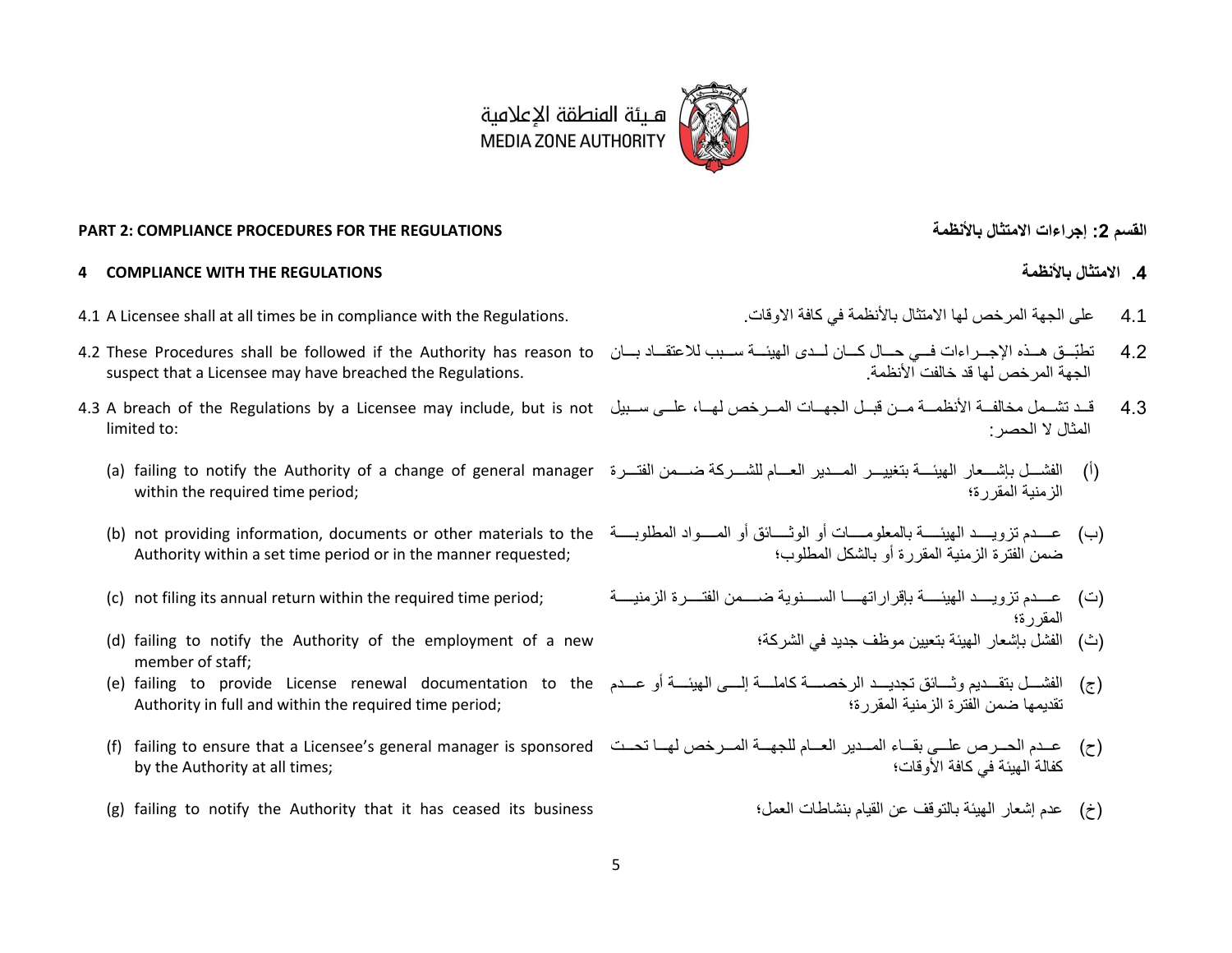

activities;

- (د) القيـــــام بأنشــــطة الأعمــــال أو النشـــــر والبــــث غيــــر المصــــرّحة فــــي In) conducting a business or dissemination activity which is not stated on the License; or لت خيص؛ أو
- (ذ) القيــــام بعمــــل قــــد يلحــــق الضـــــرر بــــالجمهور أو بســـمعة المنطقــــة أو carrying on any act which may be damaging to the public or to (i) the reputation of the Zone, the Emirate of Abu Dhabi or the UAE.

### <span id="page-5-0"></span>**.5 التحقيق INVESTIGATION 5**

- 5.1 يمكــن للهيئـــة إجــراء التحقيــق حــول جهـــة مــرخص لهـــا فـــى حــال كانـــت 5.1 The Authority may conduct an investigation of a Licensee if it has reason to suspect that there may have been a breach of the Regulations.
- - (i) ألتز امات الجهة المر خص لها؛ (a) the Licensee's obligations; (i)
	- )ب( لفت ة لتي و يتعي خالل لوف بت ر لتع ؛ and; fulfilled been have should obligation the when) b(
	- (ت) إذا كـــان هنـــاك ســـبب قدمتـــه الجهــــة المـــرخص لهـــا، يوضــــح عـــدم c) whether there is a valid reason provided by the Licensee as to why the Licensee has not fulfilled an obligation. و فائـها بـأحد التز امـاتـها
- 5.3 يمكـــن للهيئــــة أن تخطـــر الجهــــة المــــرخص لهــــا خطيّــــا عـــن عزمهــــا 5.1 The Authority may inform the Licensee, by written notice, that an investigation is being conducted which may include:
	- )أ( خص ب ل خ لف وضوك لت قي ؛ ;breach suspected the of outline an) a(
	- for a response; and/or

بـامار ة أبوظبـي أو بـالإمـار ات

- لديها أسباب ندعو للاعتقاد بمخالفة تلك الحمة للأنظمة
- 5.2 ي ورررر ل ي رررر عرررر سرررر ال ل رررر ل رررر خص ل رررر رررر أ رررر ت ريررررر :establish to Records s'Licensee a review may Authority The 5.2 المسائل الآتية·
	-
	-

- إجراء تحقيق، ويشمل ذلك ما يلي:
- (ب) مجموعــة مــن الأســئلة التــي يجــب علــي الجهــة المــرخص لهــا الــرد (b) questions which the Licensee must answer and the time period علامها و الو قت المحدد لتسليم الربّ و /أو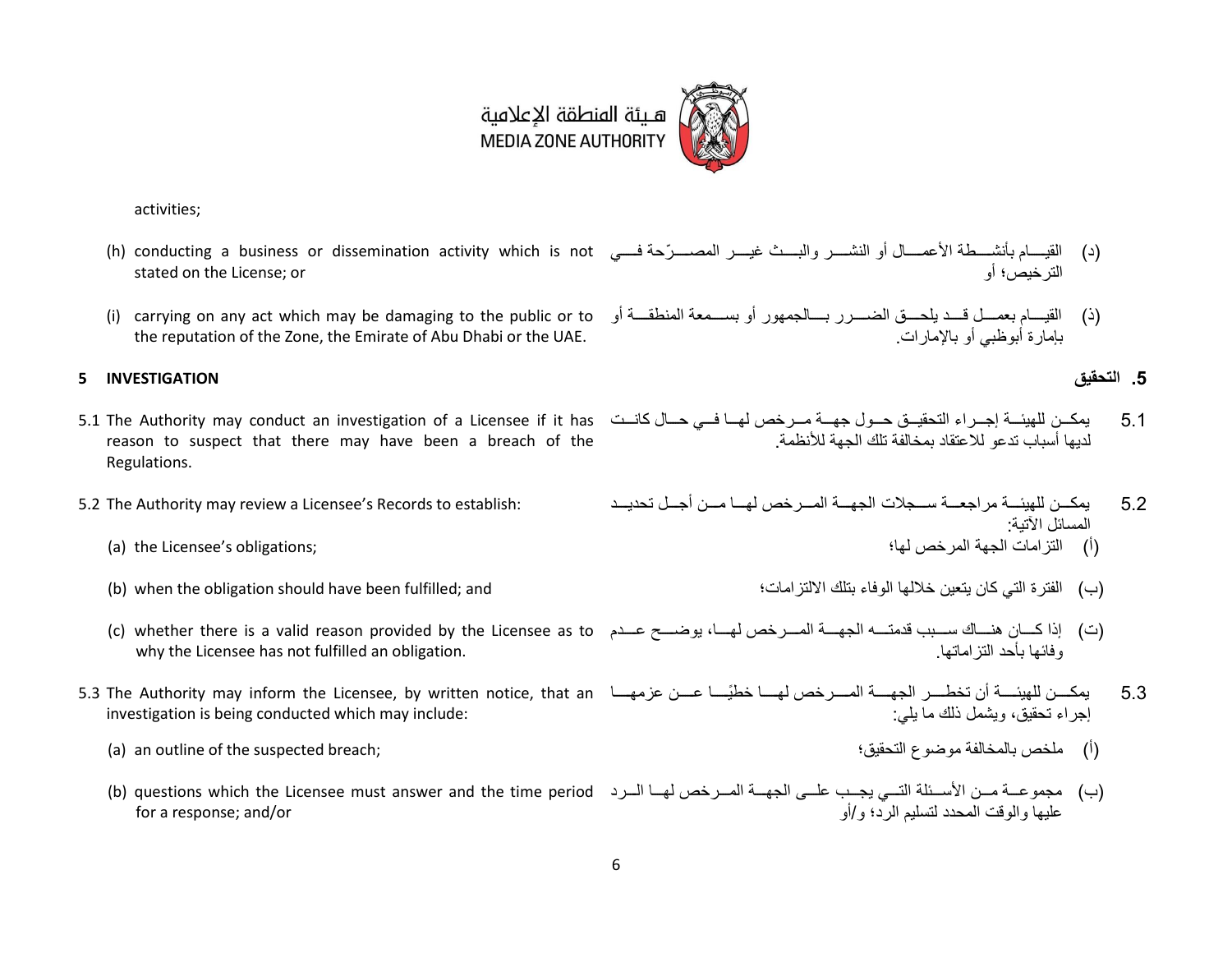

- (c) a request for provision of information, documents and/or other materials of any type and in any form or manner within a specified time period.
- 5.4 ي و ل ي لقي ب ي ي خال فت ة لت قي : :investigation of period the during ,may Authority The 5.4
	- لتقــــــديم تعهــــــدات خطيســــة تتعلـــــــق بالمخالفــــــة موضــــــوع التحقيـــــق، to make written representations in relation to the suspected breach in the form and manner as specified by the Authority;
	- أو أيسة مسـواد أخسـرى بالشسـكل أو الصسـيغة التــــي تحسـددها الـهيئــــة، other materials in any form or manner as specified by the والتـــــي تتعلـــــق بعمليـــــات الجهــــــة المــــــرخص لهـــــا م Authority relating to the Licensee's operations and/or compliance with the Regulations; and/or
	- specified in the notice.
- المسـواد التــــي تطلبهـــــا الهيئـــــة بالكامــــل وضــــمن الفتــــرة الزمنيــــة التــــي materials requested by the Authority in full within the time period specified by the Authority.
- be complete, truthful and accurate.
- <span id="page-6-0"></span>5.7 The Authority may, by providing prior written notice to a Licensee, enter and inspect the Licensee's premises in the Zone and may examine, copy or remove documents or materials of any type and in any form relating to the Licensee's compliance with the Regulations.
- (ت) طلسب تقسديم المعلومســات، الوثـــــائق و/أو المســواد الأخـــــر ي مســـن أي نوع وبأي شكل أو صيغة، ضمن فتر ة محددة.
	-
- (أ) دعــوة الجهـــة المــرخص لهـــا، أو ممثــل محــدد للجهـــة المــررخص لهــا، (a) invite the Licensee, or a specified representative of the Licensee, ، في المسرح من الهــا، وبالشكل و الصيغة التي تحددها الهيئة؛
- (ب) أن تطلــب مـــن الجهــــة المــــرخص لهــــا تقـــديم المعلومــــات أو الوثــــائق (b) require that a Licensee provide information, documents or any بالأنظمة؛ و/أو
- (ت) أن تعلّـــــق، بموجـــــب إشـــــعار خطـــــي، الرخصـــــــة المعنيـــــة بموجــــب (c) by written notice, suspend the relevant License under terms as الأحكام الموضحة في الاشعار
- 5.5 The Licensee shall provide all information, documents or any other 5.5 ع رررررر، ل رررررر ل رررررر خص ل رررررر تعويررررررر و فرررررر ل ع و رررررر أو لو رررررر أو تحددها المئة
- 5.6 يجــب أن تكــون كافـــة الإفصــــاحات التـــي تقـــدمها الجهـــة المـــرخص لهـــا 5.16 All disclosures made by a Licensee to the Authority at any time shall يجــب أن تكـــون كافـــة الإفصــــاحات التـــي تقـ للهيئة، كاملة وصحيحة ودقيقة في جميع الأوقات.
	- 5.7 ي وررررررر ل ي ررررررر ، ب و رررررررن إشرررررررع خطررررررري سرررررررب و ررررررر إلررررررر، ل ررررررر المبر خص لهيا البدخول إلي منشيأة الجهيّة المبر خص لهيا في المنطقية بغـــرض التفتــــيش أو نســــخ أو إزالــــة معلومــــات أو مــــواد مــــن أي نــــوع أو صب يغة، و التسبي تتعليق بامتثـــال الجهسة المسر خص لهسـا بالأنظمـــة بــــأي شكل من الاشكال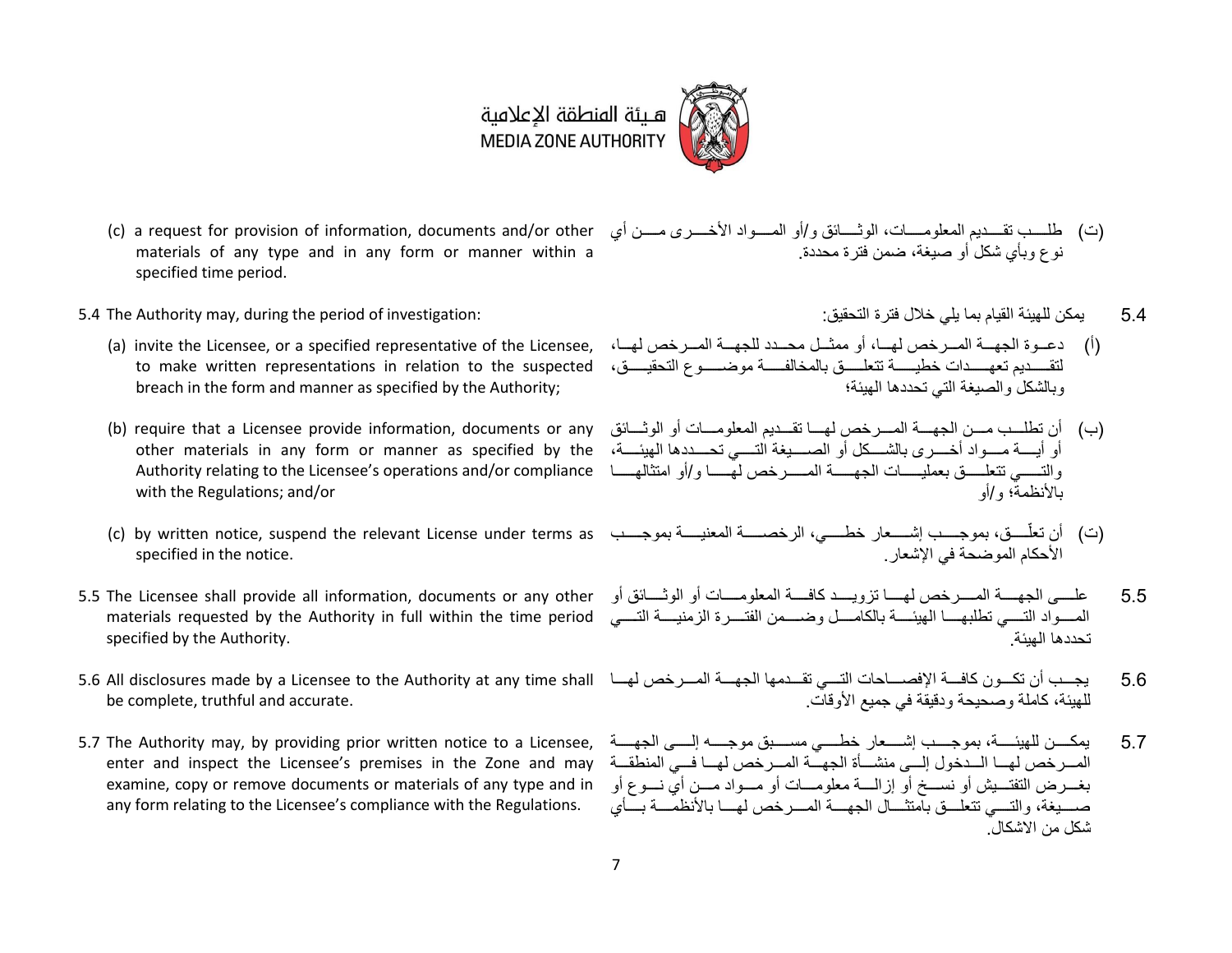# هــيئة المنطقة الإعلامية<br>MEDIA ZONE AUTHORITY

إرســــال الإشـــــعار المســــبق بموعـــد التفتــــيش للجهــــة المــــرخص لهــــا قـــد given to the Licensee some relevant documents or other materials بيسودي إلســي المســــــاس بــــبعض الوثـــــائق أو المســواد اللازمـــــة للتحقيــــق، ,may be compromised, the Authority may, in its absolute discretion enter the Licensee's premises without notice.

### **6 DECISION AND NOTICE واإلشعار القرار .6**

- 6.1 بعــد اكتمــال التحقيــق، تقــرر الـهيئــة مــا إن كانــت هنــاك مخالفــة للأنظمــة 6.1 The Authority shall, after concluding its investigation, decide whether or not there has been a breach of the Regulations.
- لهــا، وفقًــا لتقــديرها المطلــق، إعـــلام الجهـــة المـــرخص لهـــا بـــالقرار الـــذي Regulations, it may, in its absolute discretion, inform the Licensee of its decision.
- <span id="page-7-1"></span>6.3 If the Authority has decided that there has been a breach of the Regulations, it shall:
	- (a) refer to the Sanctions Guidelines in deciding the sanction or sanctions to be imposed on the Licensee; and
	- Licensee.
- <span id="page-7-0"></span>5.8 فسي الأحــوال التــي تتــوفر فيهــا لــدى الهيئـــة أســباب وجيهـــة للاعتقـــاد بـــأن 5.8 If there are reasonable grounds to believe that if prior notice were تحــتفظّ الهيئـــة بحقهـــا، وفقًـــا لتقــدير ها المطلــق، فـــى دخـــول منشـــأة الجهـــة المر خص لها دون سابق اشعار
	-
	- أم لا
- 6.2 إذا قــررت الهيئــة بــأن الجهــة المــرخص لهــا قــد امتثلــت للأنظمــة، يمكــن 6.2 If the Authority has decided that the Licensee has complied with the توصلت اليه
	- 6.3 اذا قر ر ت المبنة بأن هناك مخالفة للأنظمة، فانها
	- (أ) تعســود إلــــــى المبــــــادئ التوجيهيــــــة للعقوبـــــــــان لتقــــــرر العقوبــــــة أو العقوبات التي ستفرضها على الجهة المرخص لها؛ و
	- (ب) تبلـــغ الهيئــــة الجهــــة المــــرخص لهــــا بقرار هــــا مــــن خــــلال إصــــدار b) inform the Licensee of its decision by issuing a Notice to the اشعار للحهة المر خص لها.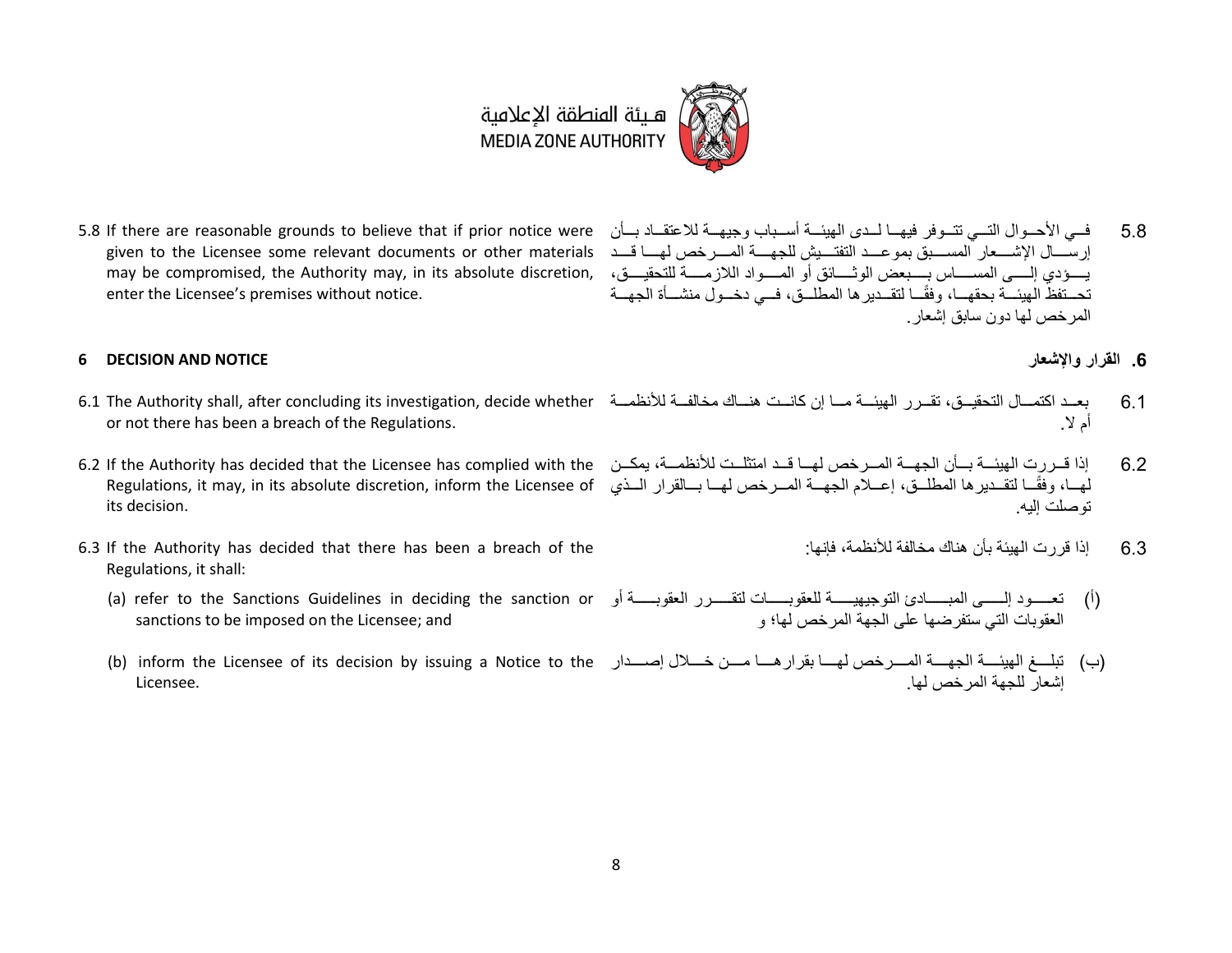

### **PART 3: COMPLIANCE PROCEDURES FOR THE CODE بالالئحة االمتثال إجراءات :3 القسم**

#### **7 COMPLIANCE WITH THE CODE بالالئحة االمتثال .7**

- Code.
- suspect that a Licensee's Content may have breached the Code.

### **.8 الشكاو COMPLAINTS 8**

- 8.1 A complaint can be made to the Authority by any individual or entity that considers that a Licensee's Content is in breach of the Code.
- appropriate to do so, attempt to contact the Licensee directly to complain that the Licensee's Content is in breach of the Code. If the الكيــان مباشــرة مــع الجهــة المــرخص لهــا ولــم يســتلم جوابًـــا ضـــمن فتــرة individual or entity has contacted the Licensee directly but does not receive a response from the Licensee within a reasonable period of time, or receives an unsatisfactory response from the Licensee, the individual or entity may make a Complaint to the Authority.
- فــي ذلـــك اســم المشـــتكي وتفاصـــيل الاتصــــال بـــه، وتقـــديمها إلـــي الهيئـــة، including the name and contact details of the Complainant, and او مُسن خسلال الطسررق الأخسرري التسمي تقبسل بهسا الهيئسة، وفقًــا لتقسدير ها submitting it to the Authority, or by such other method as accepted by the Authority, in its absolute discretion.
- investigate a Complaint that:

- 7.1 A Licensee's Content shall at all times be in compliance with the 7.1 ي ررررررن أ ي ت رررررر تررررررو ل رررررر ل رررررر خص ل رررررر ب لال رررررر فرررررري و فرررررر الأو قات
- 7.2 يــتم اتبــاع هــذه الإجــرراءات إذا كــان لــدى الهيئـــة ســبب يــدعو للاعتقــاد 7.2 These Procedures shall be followed if the Authority has reason to بأن محتوى الجهة المرخص لها يمثل خرقًا للائحة.

- 8.1 ٪ يمكـــن لأي كيــــان أو فـــرد أن يتقـــدم بشـــكوي إلــــي الميئــــة إذا اعتبـــر أن المحتوى الذي نشرته أو بثته جهة مر خص لها بمثل خر قًا للائحة
- 8.2 علــــــي الأفــــــرراد والكيانــــــات محاولــــــة التواصـــــل مباشـــــرة مـــــع الحبهــــات 16.2 Prior to making a Complaint, an individual or entity should, if it is المسر خص لهسا، إن كسان ذلسك مناسسيًا، قبسل التقسدم بشسكو اهم للهيئسة حسول مخالفـــة محتـــوى الجهــــة المـــرخص لهــــا للائحــــة. وإذا تواصــــل الفـــرد أو معقولـــة أو اســـتلم جـــواب غبـــر مقبـــول مـــن الجـهـــة المـــر خص لمهـــا، بمكـــن للفر د أو الكيان تقديم شكوى إلى الـهيئة.
- 8.3 يمكـــن تقـــديم الشـــكوى بتعبئـــة النمـــوذج المخصـــص لـــذلك بالكامـــل، بمـــا M.3 A Complaint can be made by completing, in full, the prescribed form, بمكــن تقـــديم الشـــكوى بتعبئـــة النمـــوذج المطلق.
- 8.4 يمكــن للهيئـــة، وفقًـــا لتقــديرها المطلــق، اتخـــاذ قــرار بعــدم التحقيــق فـــى 100 a.4 The Authority may, in its absolute discretion, decide not to الشكو ي في حال: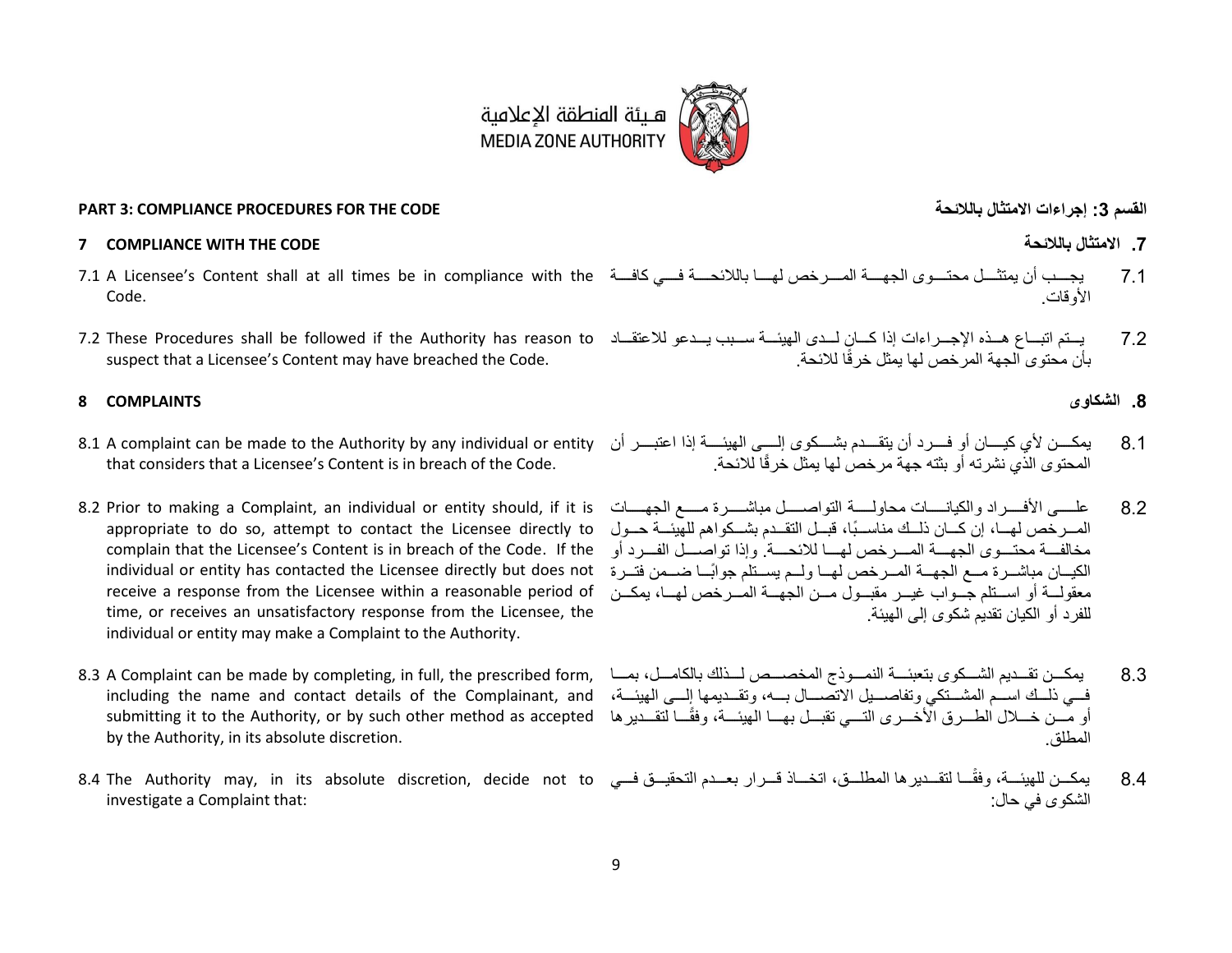

- )أ( عر تب ط ب ت ب لال ؛ ;Code the with compliance to relate not does) a(
- (b) relates to content that has not been published or broadcast in the UAE;
- sixty (60) days prior to the Complaint; or
- Complainant's name and contact details, unless the Authority has specifically waived such requirements in respect of a Complainant.
- 8.5 A Complainant that completes the prescribed form, including name and contact details, consents to the Authority contacting them in regard to the Complaint and disclosing information about that أي طـــــــــرف خـــــــارجي و/أو جهــــــــة مختصـــــــــة ذات علاقـــــــة بــــــالتقييم، Complainant and the Complaint to any third party and/or Competent Body that is involved in the assessment, processing and/or investigation of the Complaint. If considered necessary and appropriate by the Authority, this may include disclosing the identity of the Complainant to the relevant Licensee.

### <span id="page-9-0"></span>**.9 التحقيق INVESTIGATIONS 9**

- - breached the Code; or
	-
- 
- (ب) ار تباطها بمحتوى لم يتم نشر ه أو بثه في دولة الإمار ات؛
- (ت) تتعلّــق بمحتــوى تــم نشــره أو بثــه قبــل أكثــر مــن ســتين (60) بومًـــا مــن c) relates to Content that was published or broadcast more than تقديم الشكو ي، أو
- (ث) عــدم تقــديم الشــكوى كاملـــة ضـــمن النمـــوذج المخصـــص لهـــا، أو بـــدون d) that is not submitted in full, in the prescribed form or with the وجـود اســم المشــتكي وعنــوان الاتصـــال معـــه بالكامــل، إلا فــي الحـــالات التي تتغاضبي فيها الهيئة عن ذلك الشر ط احتر امًا للمشتكي.
	- 8.5 عنــــد تعبئـــــة المشـــــتكي للنمــــو ذج المخصـــــص وكتابـــــة اســــمه وبيانـــــات لاتصـــال بـــه، فإنــــه يعتبـــر بـــذلك موافقًـــا علـــى تواصـــل الهيئـــة معـــه فيمـــا يخــص الشــكوي، والإفصـــاح عـــن معلومـــات المشـــتكي والشـــكوي إلــــي ررررررررر وخأو لت قيررررررررر فررررررررري لشررررررررروو . وإت أ ل ي ررررررررر أ ررررررررر الضب روري والمناسب الإفصباح عسن هويسة المشبتكي إلسي الجهسة المر خص لها موضوع الشكوى، فإنها ستقوم بذلك.

- 9.1 ي و ل ي إ ت قي و ل ل خص ل إت : :if Licensee a of investigation an conduct may Authority The 9.1
	- (أ) كــــان لــــديها ســـــبب للاعتقــــاد بــــأن الجهــــة المــــرخص لهــــا قـــد خالفــــت a) it has reason to suspect that a Licensee's Content may have اللائحة؛ أو
	- )ب( ت ق شوو ب ت لخصوص. .Complaint a receives it) b(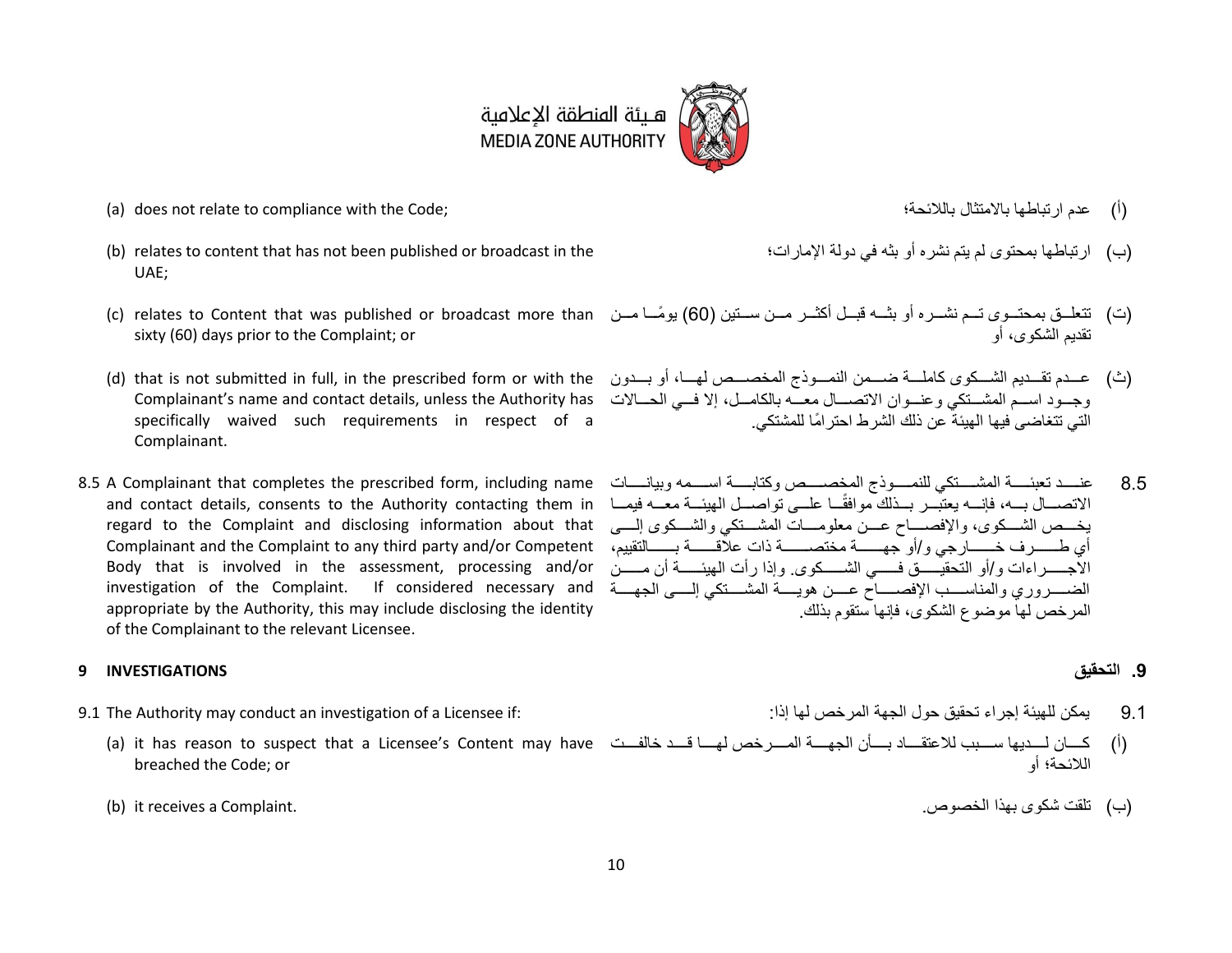## هـيئة المنطقة الإعلامية **MEDIA ZONE AUTHORITY**

- 9.2 يمكـــن للهيئــــة إعــــلام الجهــــة المــــرخص لهــــا، بموجـــب إشــــعار خطـــي، 9.1 3.1 The Authority may inform the Licensee, by written notice, that an investigation is being conducted which may include: بو جو د تحقيق قائم، بحيث يشمل الإشعار :
	- (a) an outline of the suspected breach; (أ) توضيحًا للمخالفة موضوع التحقيق؛
	- )ب( توضي ل شوو ، سن قتض، ل ؛ أو or; relevant where ,Complaint the of outline an) b(
	- (c) a request for provision of a copy of the Content or such other any form or manner as specified by the Authority, to be provided within a specified timeframe.
- 9.1 ي و ل ي خال فت ة لت قي : :investigation of period the during ,may Authority The 9.3
	- the suspected breach in the form and manner as specified by the Authority;
	- and/or Complaint;
	- (c) require that a Licensee provide information, documents or any other materials in any form or manner as specified by the Authority relating to the Licensee's operations and/or compliance with the Code;
	- the Licensee's premises in accordance with clause [5.7](#page-6-0) or [5.8](#page-7-0) above; and/or
	-
- 
- 
- أيسة مــواد أخــرى بــأي نــوع وبــأي شــكل أو صـــيغة تحــددها الهيئـــة، ليــتم information document and/or other materials of any type and in )ت( ط ررررررن تعويررررررر نسررررررخ رررررر ل تررررررو أو ل ع و رررررر أو لو رررررر وخأو توفير ها ضمن الفتر ة الز منية المحددة.
	-
- (أ) دعـــوة الجهــــة المــــرخص لهــــا لتقـــوم بتقـــديم تعهـــدات خطيــــة تتعلــــق a) invite the Licensee to make written representations in relation to بالمخالفة موضوع التحقيق، وبالشكل و الصيغة التي تحددها الهيئة؛
- (ب) أن تطلــب مـــن الجهــــة المـــرخص لهـــا ملاحظاتهـــا حـــول المحتـــوى و/أو p) request the Licensee's comments in relation to the Content) الشكوى؛
	- (ت) أن تطلَّــب مـــن الجهــــة المـــرخص لهـــا تقـــديم المعلومـــات أو الو ثـــائق أو أيسة مسواد أخسري بسأي شسكل أو صسيغة تحسددها الهيئسة، والتسي تتعلسق بعمليات الجهة المر خص لها و /أو امتثالها باللائحة، و /أو
- (ث) تقـــديم إشـــعار ، حســب مقتضــــى الحـــال، بـــأن الهيئـــة ســـتدخل إلــــى مقـــر a) provide notice, if appropriate, that the Authority shall be entering الجهة المر خص لها، بموجب الفقر ات 5.7 و 5.8 اعلاه؛ و /أو
- (ج) أن تعلّـــق، بموجـــب إشـــعار خطـــي، الرخصــــة المعنيـــة بموجـــب الأحكـــام (e) by written notice, suspend the relevant License under terms as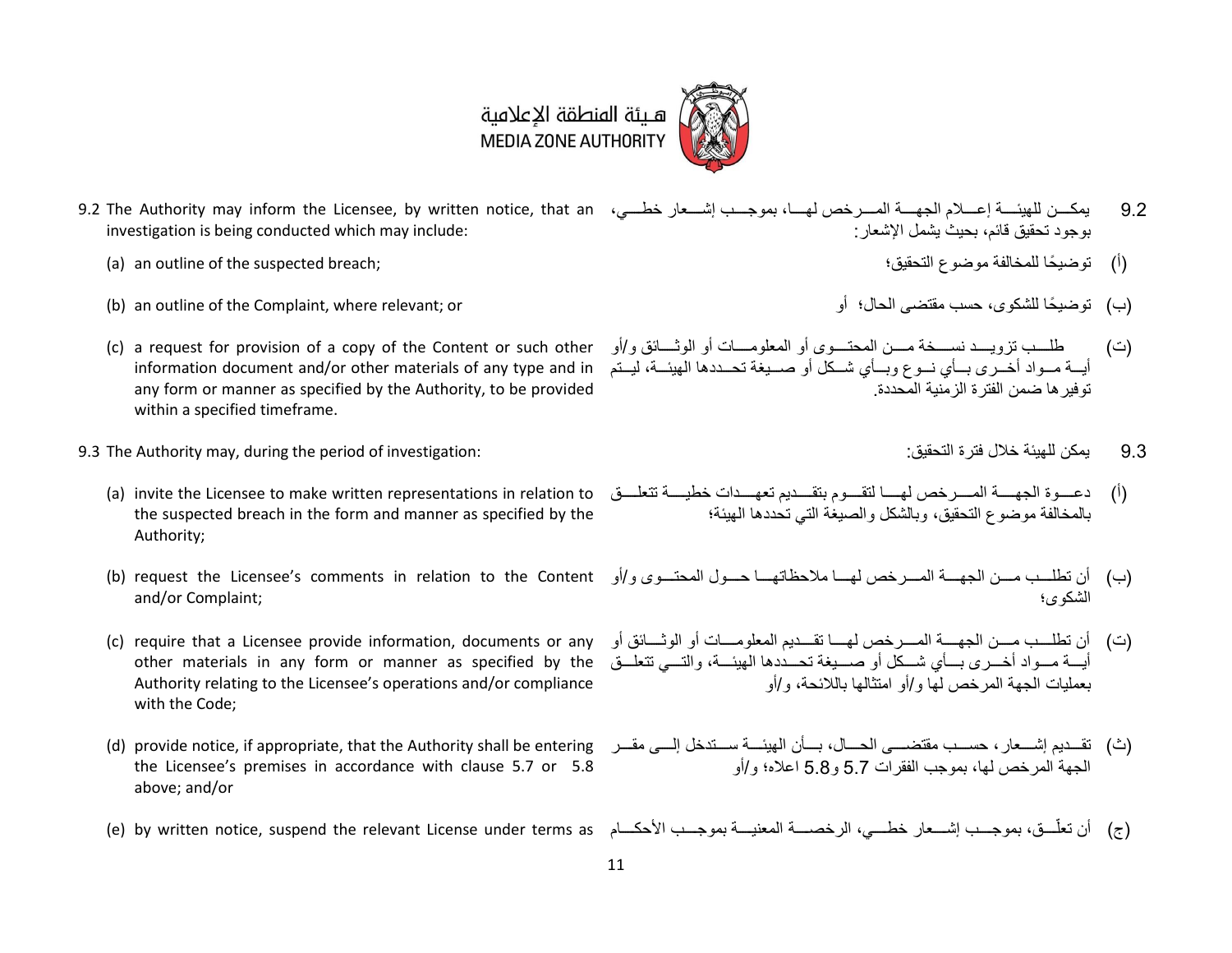

ل وض في شع . .notice the in specified

- specified by the Authority.
- be complete, truthful and accurate.

### **10 DECISION AND NOTICE واإلشعار القرار .10**

- whether or not there has been a breach of the Code.
- inform the Licensee of its decision, in writing, and may, where appropriate, also inform the Complainant of its decision.
- 10.3 If the Authority has decided that there has been a breach of the Code, it shall:
	- sanctions to be imposed on the Licensee; and
	- Licensee.
- 

- 9.4 The Licensee shall provide all information, documents or any other 9.4 ع رررررر، ل رررررر ل رررررر خص ل رررررر تعويررررررر و فرررررر ل ع و رررررر أو لو رررررر أو المســواد التـــــي تطلبهـــــا المهيئـــــة بالكامــــل وضـــــمن الفتــــرة الزمنيــــة التـــــي materials requested by the Authority in full within the time period تحددها الـمئة
- 9.5 يجــب أن تكــون كافـــة الإفصــــاحات التـــي تقـــدمها الجهـــة المـــرخص لهـــا 10.5 All disclosures made by a Licensee to the Authority at any time shall للهيئة، كاملة و صحيحة و دقيقة في جميع الأو قات.
	-
- 10.1 تقـــرر الهيئــــة، بعـــد اســـتكمال التحقيـــق، مــــا إن كانـــت هنــــاك مخالفـــة عندان منافـــة م الفرررررر الميئــــة، بعـــد اســـتكمال التحقيـــق، مــــا إن كانـــت هنــــاك مخالفـــة للائحة أم لا .
- <span id="page-11-0"></span>10.2 If, after concluding its investigation, the Authority has decided 10.2 إت رررررر ل ي رررررر برررررر تررررررو ل رررررر ل رررررر خص ل رررررر لرررررر يخرررررر ل اللائحـــة، يكـــون عليهــــا إعــــلام الجهــــة المــــرخص لهــــا خطيًــــا بقرار هــــا، that the Licensee's Content complied with the Code, it shall ويمكن لها، حسب مقتضى الحال، إعلام المشتكى بقر ار ها .
	- 10.3 وإذا قررت الهيئة بأن هناك مخالفة للائحة، فإنها:
	- (أ) تعـــود إلــــي المبــــادئ التوجيهيـــــة للعقوبــــات لتقــــرر مــــا هــــي العقوبـــــة أو a) refer to the Sanctions Guidelines in deciding the sanction or العقوبات التي ستفرضها على الجهة المرخص لها؛ و
	- (ب) تبلـــغ الهيئــــة الجهــــة المــــرخص لهــــا بقرار هــــا بإشــــعار يُرســــل للجهــــة (b) inform the Licensee of its decision by issuing a Notice to the المر خص لها.
- 10.4 يمكـــــن للهيئـــــة، ووفـــــق تقـــــديرها المطلـــــق، إعـــــلام المشـــــنكي بحـــــل 10.4 The Authority may, in its absolute discretion, inform the الشـــكوى، وإبلاغــــه بــــأن الجهـــــة المــــررخص لهــــا اعتبــــرت مخالفــــة، إذا Complainant that the Complaint has been resolved and, where it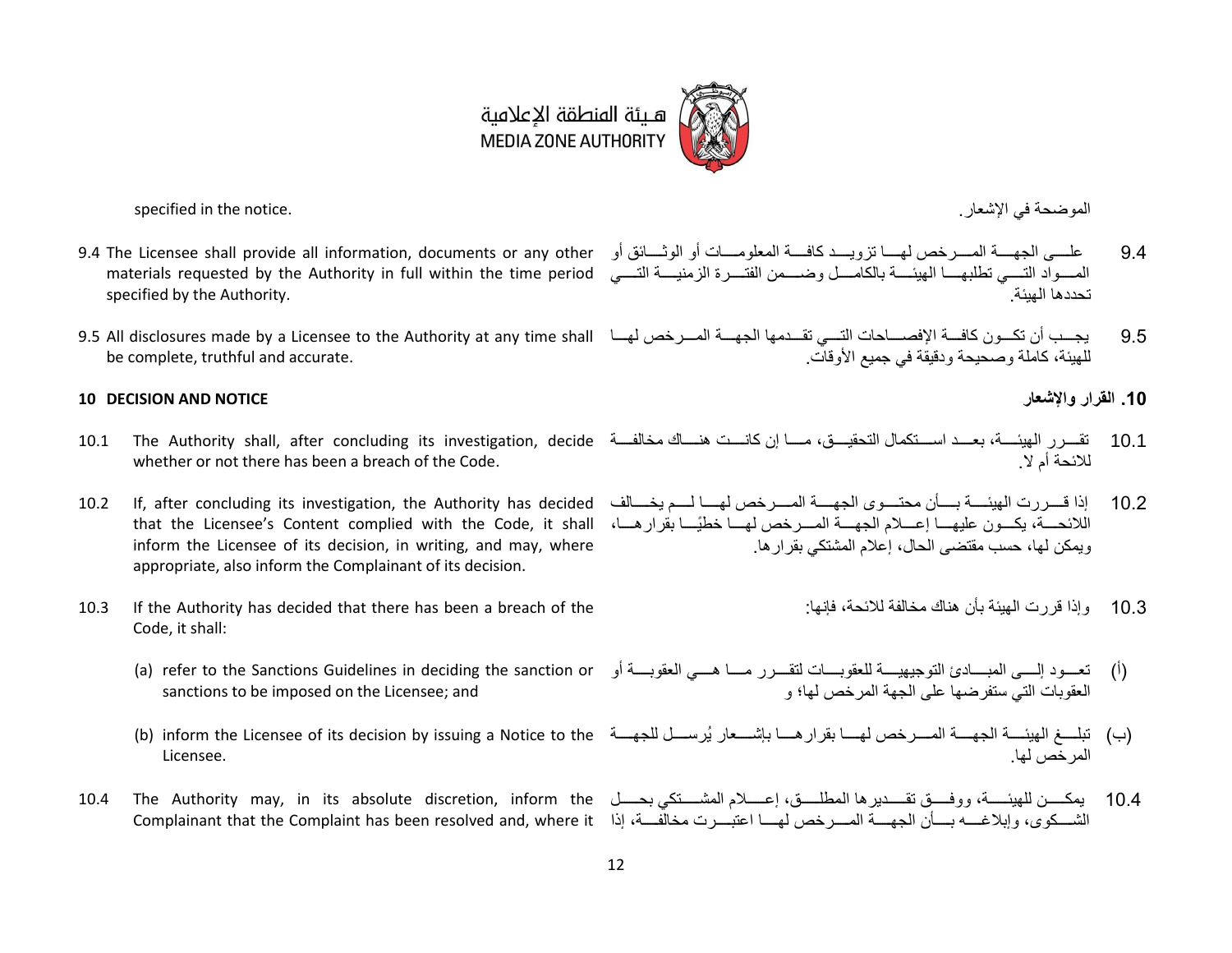considers it appropriate to do so, that the Licensee has been found in breach.

#### **PART 4: FAST-TRACK PROCEDURE السريعة اإلجراءات :4 القسم**

### <span id="page-12-0"></span>**11 NOTIFICATION OF FAST-TRACK PROCEDURE السريعة اإلجراءات إشعارات .11**

- <span id="page-12-1"></span>11.1 يمكــن للهيئـــة تعليـــق أو إبطـــال تـــرخيص أو فـــرض أيـــة عقوبـــات أخـــررى The Authority may suspend or revoke a License or impose any علـــى الجهــــة المــــرخص لهــــا، وفقًـــا لتقـــدير ها المطلـــق، قبـــل أن تقـــوم other sanction on a Licensee where it determines, in its absolute discretion, it is appropriate to do so, prior to the Authority conducting a full investigation.
- Procedure has been initiated and the notice may include:
	- a direction that an item of the Licensee's Content is to be suspended immediately;
	- )ب( سبن أسب ن( ف لعقوب ؛ ;sanction the for) s(reason the) b(
	- (c) the time period during which the sanction shall apply; and (ت) فترة سريان العقوبة (العقوبات)؛ و العقوبات)
	- )ث( أي ش وط أو تو ي أخ ت ص . .directions or conditions relevant other any) d(

### **.12 التحقيق بأثر رجعي INVESTIGATION RETROSPECTIVE 12**

retrospective investigation in accordance with:

- الميئة بإجر اء تحقيق كامل.
- 11.2 تقــوم الهيئـــة بإرســـال إشـــعار إلـــي الجهـــة المـــرخص لهـــا تعلمهـــا باتخـــاذ 11.2 The Authority shall notify the Licensee that the Fast-Track الإجر إءات السريعة، ويمكن أن يتضمن الإشعار ما يلي:
	- (أ) العقوبــــة التــــي ســـتفرـض علــــي الجهــــة المــــرخص لهـــا، كتعليـــق الرخصــــة a) the sanction that is being imposed, such as suspension of a أو تعليســق أنشــــطة العمــــل أو النشــــرر أو التوجيـــــه بتعليــــق أحــــد بنــــود License, suspension of a business or dissemination activity or محتوى الجهة المرخص لها بشكل فوري؛
		-
		-
		-

12.1 يمكـــن للهيئــــة، إن وجــــدت ذلـــك مناســـبا، إجـــراء تحقيـــق بــــأثر رجعـــي 12.1 The Authority may, where it determines appropriate, conduct a لـ: وفق

هــيئة المنطقة الإعلامية<br>MEDIA ZONE AUTHORITY

، حدت ذلك ملائمًا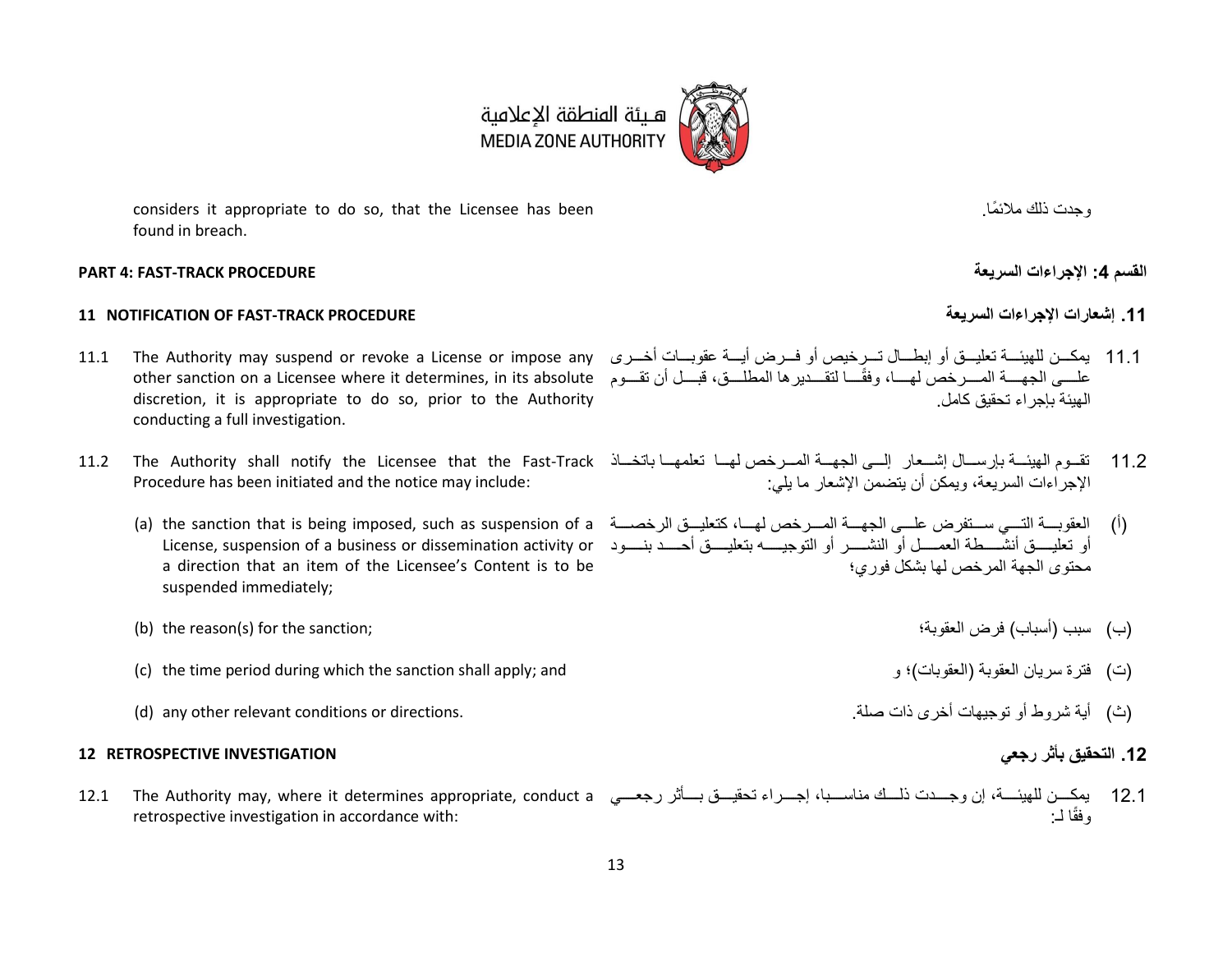

- (أ) الفقر ة [5](#page-5-0) حول الاشتباه بمخالفة الأنظمة؛ و a) clause 5 for suspected breaches of the Regulations; and
- )ب( لفق ة 9 و شتب ب خ لف لال . .Code the of breaches suspected for [9](#page-9-0) clause) b(

#### **13 DECISION AND NOTICE واإلشعار القرار .13**

- whether or not there has been a breach of the Regulations or Code.
- Regulations or Code, it shall decide the sanction or sanctions to be imposed on the Licensee and notify the Licensee in accordance with:
	- (i) الفقرة [6.3](#page-7-1) حول مخالفة الأنظمة؛ و 6.1 (a) clause 6.3 for breaches of the Regulations; and
	- )ب( لفق ة 10.2 و خ لف لال . .Code the of breaches for [10.2](#page-11-0) clause) b(
- possible, revoke or reverse the sanction imposed under clause [11.1.](#page-12-1)

### **14 AUTHORITY'S POWER TO IMPOSE SANCTIONS العقوبات لفرض الهيئة الحيات .14**

- 
- 

- 13.1 بعــد اكتمـــال التحقيـــق، تقــرر الـهيئـــة مـــا إن كانـــت هنـــاك بالفعــل مخالفــة 13.1 The Authority shall, after concluding its investigation, decide للأنظمة أو اللائحة أم لا .
- 13.2 إذا توصــــلت الهيئـــــة إلـــــى قـــــرار بوجــــود مخالفــــة للأنظمــــة أو اللائحــــة، I3.2 If the Authority has decided that there has been a breach of the فسان عليهسا أن تقسر ر العقوبسة أو العقوبسات التسبي سستفرض علسي الجهسة المر خص لها وتبلغ الجهة المر خص لها وفقًا لـ:
	- -
- 13.3 إذا قـــررت الميئــــة عـــدم وجـــود مخالفـــة للأنظمـــة أو اللائحـــة، فـــإن عليهـــا 13.6 13.3 13.3 13.3 13.3 13.3 13.3 13.3 13.3 13.3 13 إشــعار الجهـــة المرخصـــة لهـــا بـــذلك، وإبطـــال أو التراجـــع عـــن العقوبـــات Regulations or Code, it shall notify the Licensee and, where المفر و ضبة بموجب الفقر ة 1 11، حيثما أمكن

#### **القسم :5 المبادئ التوجيهية للعقوبات GUIDELINES SANCTIONS 5: PART**

14.1 عنـــدما تقــرر الهيئـــة، وفقًـــا لتقــديرها المطلـــق، بوجـــود مخالفـــة للأنظمـــة 14.1 Where the Authority, in its absolute discretion, determines that أو اللائحـــــة، يمكـــــن للهيئـــــة، ودون الإضــــــرار بـــــأي مـــــن صـــــلاحياتها there has been a breach of the Regulations or Code, the Authority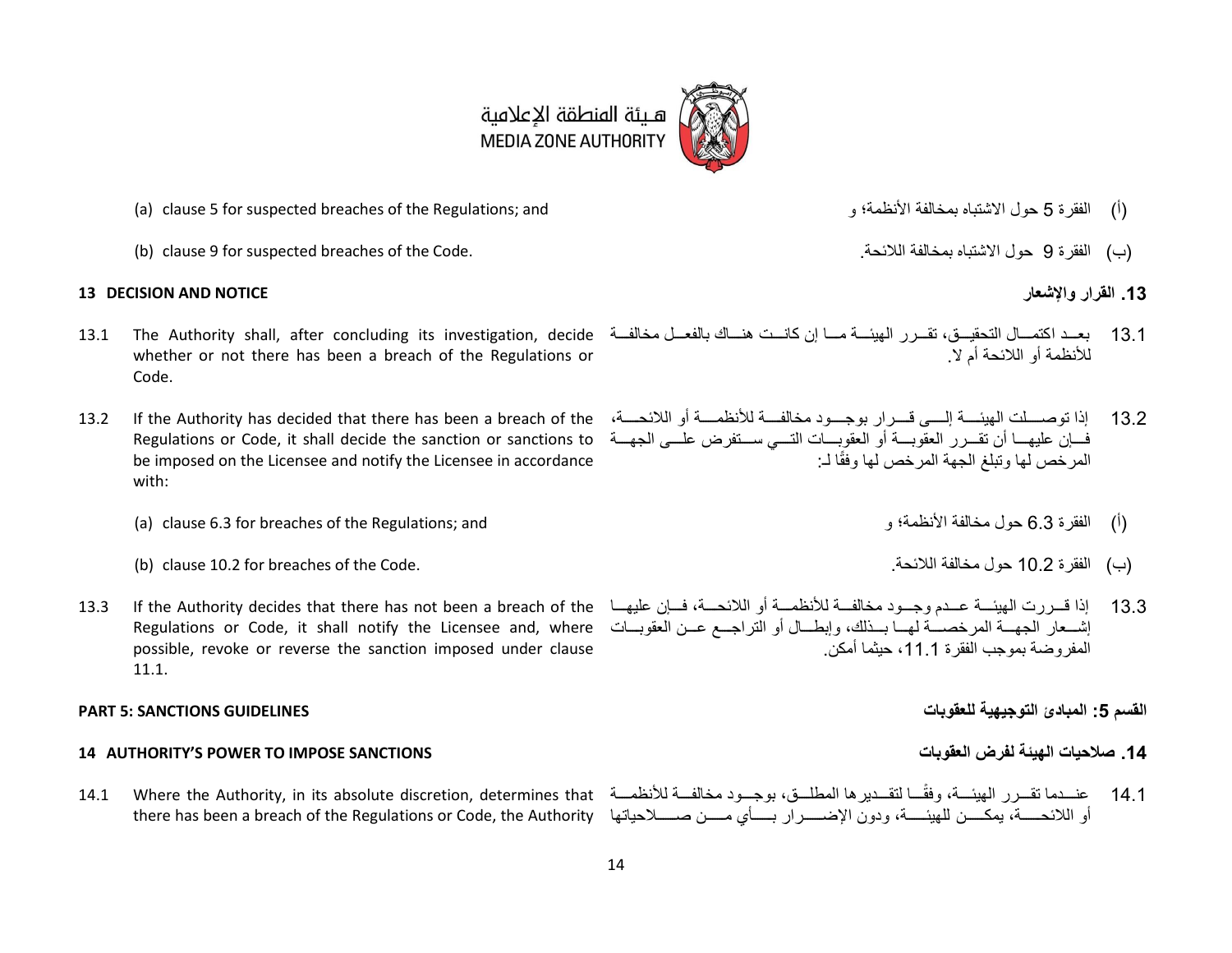

Regulations, impose on the Licensee a fine of UAE Dirhams one thousand (AED 1000) and, in its absolute discretion, one or more of the following sanctions:

- include, but not be limited to, a requirement that the Licensee remedy the breach or cause the breach to be remedied;
- as determined by the Authority;
- or the decision in such manner and in such place as specified by the Authority;
- Content for such period and on such terms as specified by the Authority;
- disqualification register set out under the Media Zone Abu Dhabi Companies Regulations 2016;
- (f) suspend any License on such terms as specified by the Authority;
- 

may, without prejudice to any of its other powers under the (1000) الأخــــــرى بموجــــب الأنظمــــة، أن تفــــرض غرامــــة قيمتهــــا ألــــف (1000) در هــم إمــــاراتي علـــي الجهــــة المــــرخص لهــــا، وواحــــدة أو أكثــــر مـــن العقوبات التالية، وْفقًا لتقدير ها المطلق:

- (أ) توجيــه الجهـــة المـــرخص لهـــا بـــالتوقف عـــن المخالفـــة، وقــد يتضـــمن ذلــك (a) a direction to the Licensee to cease the breach which could علي سبيبل المثبال لا الحصير ، معالجية الجهية المبر خص لهيا للمخالفية أو معالجة أسبابها؛
- (ب) غرامــــة إضــــافية تــــدفعها الجهــــة المــــرخص لهــــا (b) an additional fine to be paid by the Licensee to the Authority) تحدده المشة؛
- (ت) توجيسه الجهســة المســرخص لهســا لنشــــر تصـــــحيح أو اعتــــذار أو قــــرار ، (c) a direction that the Licensee publishes a correction, apology بالشكل و الطر بقة و المكان الذي تحدده الهيئة؛
- (ث) توجيسه الجهســة المســرخص لهســا بتعليــــق واحســد أو أكثــــر مســن أنشــــطة (d) a direction that the Licensee suspend one or more business الأعمـــال أو النشـــر أو البـــث، أو التوقــف عـــن نشـــر محتـــوى محـــدد لفتـــررة or dissemination activities or ceases publishing specified أو لشر وط تحددها الهيئة؛
- (ج) التوجيــه بــإدراج فــرد أو كيــان فــي ســجل عــدم الأهليــة بموجــب أنظمــة e) a direction that an individual or entity is placed on the) الشركات 2016 الخاصة بالمنطقة الإعلامية – أبوظبي؛
	- (ح) تعليق أي تر خيص بمو جب الشر و ط التي تضعها الـهيئة؛
- )خ( إبط أج ت خيص، أو or; License any revoke) g(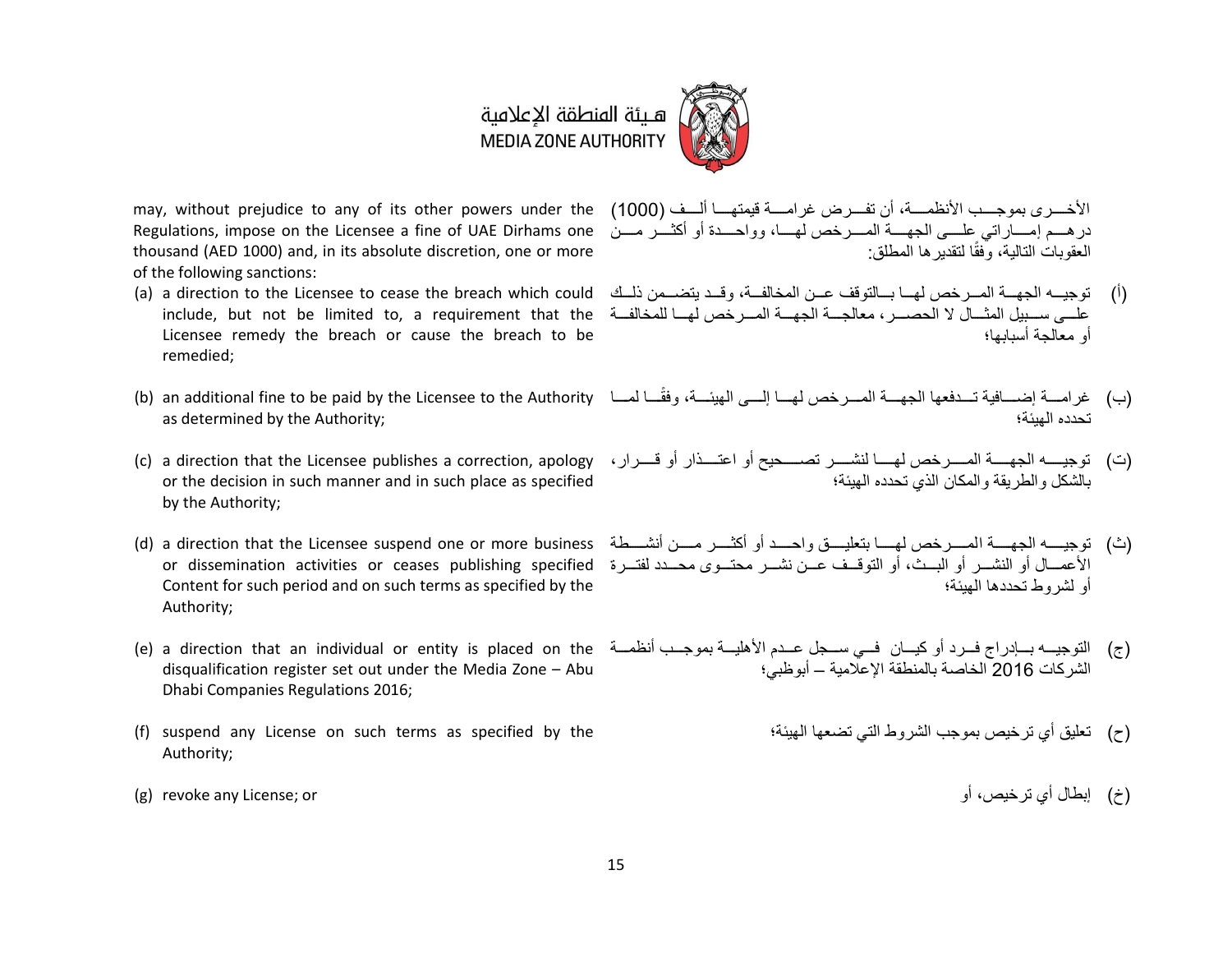

- with the Media Zone Abu Dhabi Companies Regulations 2016.
- **15. RELEVANT FACTORS THE AUTHORITY MAY CONSIDER WHEN IMPOSING SANCTIONS**
- deciding the type and level of any sanction:
	- breach;
	- )ب( لض لن تج ع ل خ لف و ل ل تض ة؛ ;whom to and ,breach the by caused harm of degree the) b(
	-
	- or any relevant circumstances beyond the control of the Licensee;
	- )ج( رة ل خ لف ؛ ;breach the of duration the) e(
	- (ح) مــدى معرفــة الجهــة المــرخص لهــا، أو مــا كــان يجــب عليهــا أن تعرفــه، The extent to which the Licensee knew, or ought to have (أ known, that the breach was occurring or would occur;
	- mechanisms and/or compliance procedures intended to prevent the breach;
	- (د) استمرار المخالفة بعبد عليم الجهية المسرخص لهيا، أو بعبد إعلامهيا h) continuation of the breach after the Licensee has become)
- (د) شــــطب اســــم الجهـــــة المـــــرخص لهـــــا مـــــن الســــجل، بموجــــب أنظمــــة arike the name of a Licensee off the register in accordance (أد) الشر كات 2016 الخاصة بالمنطقة الإعلامية – أبوظبي.
	- 15. العوامل ذات الصلة الت*ي* قد تأخذها الهيئة بعين الاعتبار عند فرض العقوبات
- 15.1 ستضــع المهيئـــة العوامـــل التاليـــة فـــي الاعتبـــار عنـــد تقريـــر نـــوع ومســتوى 15.1 10<br>15.1 ستضـــع المهيئـــة العوامـــل التاليـــة فـــي الاعتبـــار عنـــد تقريـــر نـــوع ومســتوى menity أي عقوبة:
	- (أ) أي مكســـب حققتــــه الجهــــة المـــــررخص لهـــــا كنتيجــــة مباشــــررة لارتكــــاب a) any gain made by the Licensee as a direct consequence of the المخالفة؛
		-
	- )ت( و عر رو بيع ل ل خص ل ؛ ;Licensee the of turnover and size the) c(
	- (ث) مـــدى تســـبب أطـــرراف خارجيـــة، أو أي ظـــرروف خارجــــة عـــن ســـيطرة ,d) the extent to which the breach was caused by a third party, (ش) الحقة المر خص لها، في وقوع المخالفة؛
		-
		- حول و قو ع المخالفة بالفعل أو احتمال و قو عها؛
	- (خ) غيسـاب، عــــدم فعاليســة أو الفشــــل الممســـتمر لأليســات وإجــــراءات الامتثــــال [g) the absence, ineffectiveness or repeated failure of internal الداخلية المصممة لمنع المخالفات؛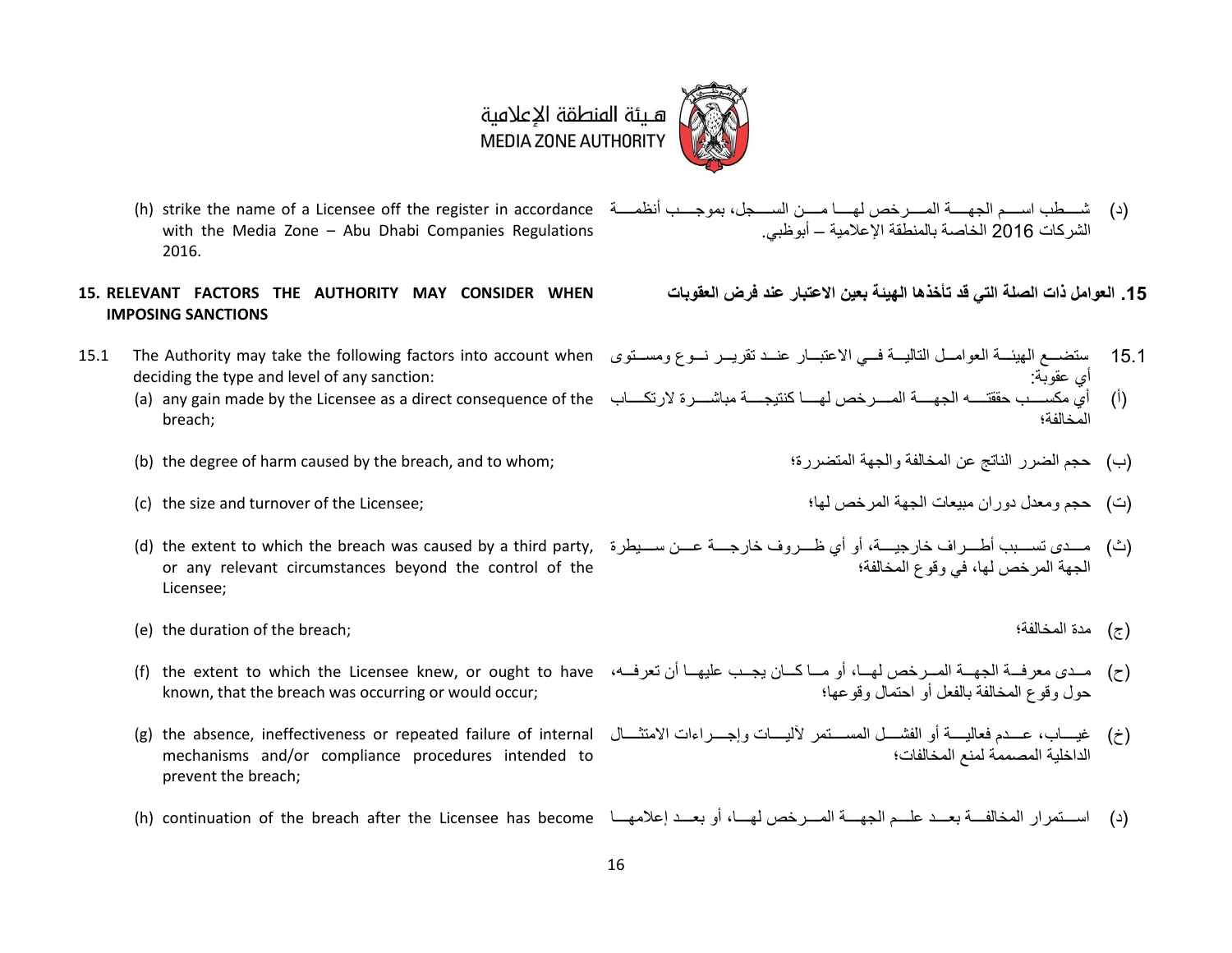هـيئة المنطقة الإعلامية **MEDIA ZONE AUTHORITY** 

aware of it or has been notified of it by the Authority; ؛ ي ل ب بتلر

- the frequency and seriousness of such breaches;
- mitigate the breach and /or remedy the consequences;
- (k) the extent of the Licensee's cooperation with the Authority's investigation; and
- the breach and any other relevant circumstances deemed appropriate.
- breach, any sanction already imposed on the Licensee under the Fast-Track Procedure shall be taken into account by the Authority when deciding if any additional sanction or sanctions should be imposed on the Licensee for the breach.

### **.16 التسوية RECONCILIATION 16.**

Licensee shall inform that Licensee that a fifty per cent (50%) reduction of the fine shall be applied if the Licensee complies with any and all directions in the Notice within one month of its issue date.

- (ذ) مســا إذا كانــــت الجهــــة المــــرخص لهــــا قـــد ارتكبـــت مخالفــــات ســــابقة، (i) whether the Licensee has committed previous breaches and ومعدل تكرار مثل هذه المخالفات ومدى خطور تها؛
- (ر) حجــم وتوقيــت الخطــوات التـــى اتخـــذتها الجهـــة المـــرخص لهـــا مـــن أجــل (j) the extent and timeliness of any steps taken by the Licensee إنهـــاء المخالفـــة، وكـــذلك أي خطـــوات اتخـــذتها هـــذه الجهـــة مـــن أجـــل to end the breach, and any steps taken by the Licensee to التخفيف من أثر المخالفة و /أو تدار ك عو اقبها؛
	- (ز ) مدى تعاون الجهة المرخص لها مع تحقيقات الهيئة؛ و
- (س) أي إقــــرارات قــــدمتها الجهـــــة المـــــرخص لهـــــا فيمـــــا بتعلــــق بالمخالفــــة، (I) any representations put forward by the Licensee in respect of وكذلك أي ظر و ف أخر ي ذات صلة تر اها مناسبة
- 15.2 إذا مــــا بــــدأت الهيئـــــة الإجـــــراءات الســــريعة، وخلــــص التحقيـــق بــــأثر If the Authority has initiated the Fast-Track Procedure and a جعـــي إلـــي وجـــود مخالفـــة، فــــإن أي عقوبــــة مفروضــــة علــــي الجهـــة مretrospective investigation has concluded that there was a المسرخص لهسا مسن قبسل وفسق الاجسر اءات السسريعة سستأخذها الهيئسة بعسين الاعتبسار عنسد تقريسر فسرض عقوبسة أو عقوبسات إضسافية علسى الحمة المرخص لما يسبب المخالفة

16.1 بموجـــب القــــانون رقـــم 12، يـــرد فـــي إشــــعار الغرامــــة الماليــــة الموجــــه 16.1 In accordance with Law 12, a Notice that imposes a fine on a للجهـــة المـــر خص لهــــاً أنــــه ســـبتم خفـــُـض قبمـــة الغر امــــة المالبـــة بنســـبة (50%) فسي حسال الامتثـــال بكافــــة التوجيهــــات الــــواردة بالإشــــعار فــــي غضو ن شهر ٍ من تار يخ إصدار ه.